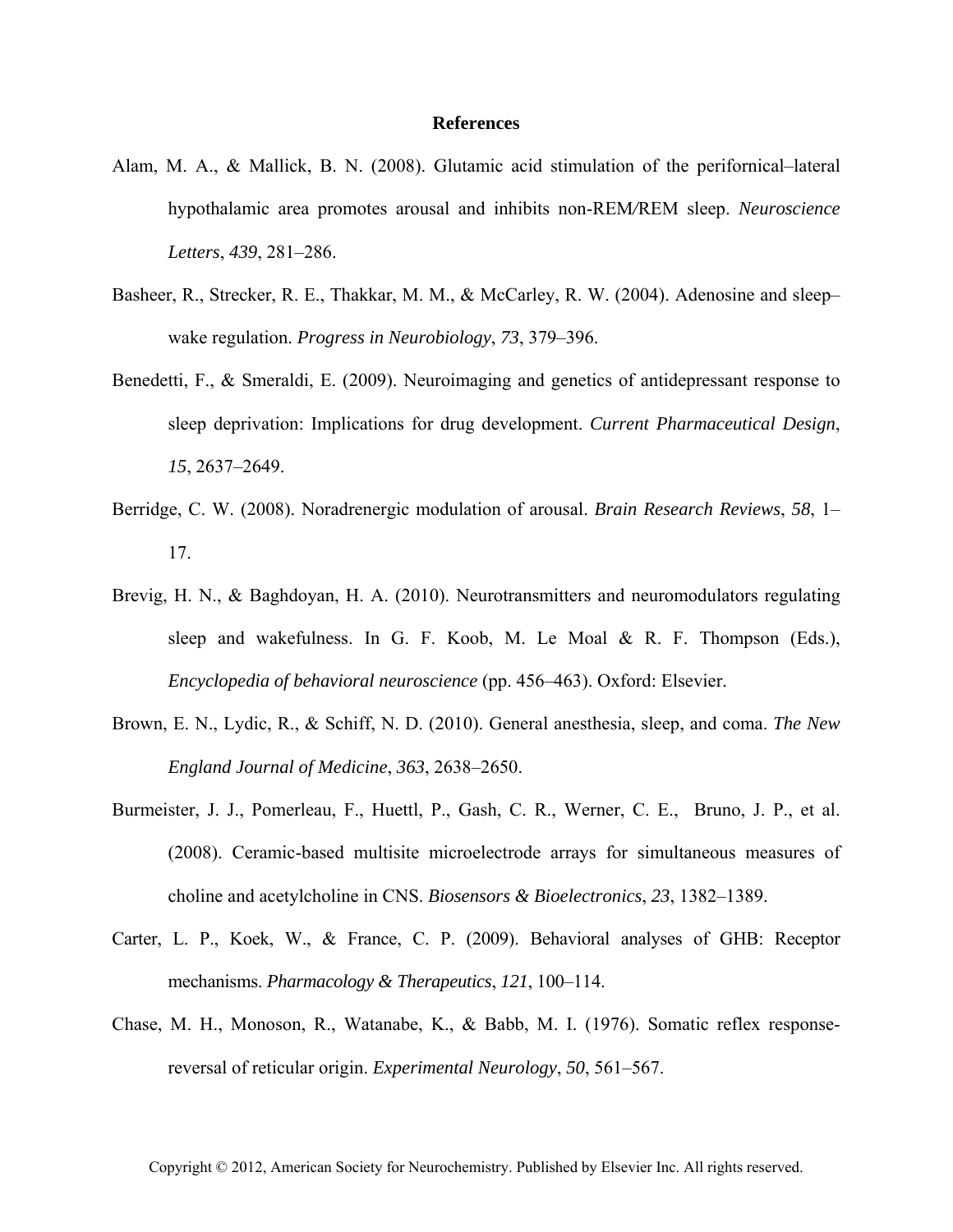- Chaudhuri, K. R., & Logishetty, K. (2009). Dopamine receptor agonists and sleep disturbances in Parkinson's disease. *Parkinsonism & Related Disorders*, *15*(Suppl. 4), S101–S104.
- Chhangani, B. S., Roehrs, T. A., Harris, E. J., Hyde, M., Drake, C., Hudgel, D. W., et al. (2009). Pain sensitivity in sleepy pain–free normals. *Sleep*, *32*, 1011–1017.
- Cirelli, C., & Tononi, G. (2008). Is sleep essential? *PLoS Biology*, *6*, 3216.
- Coleman, C. G., Baghdoyan, H. A., & Lydic, R. (2006). Dialysis delivery of an adenosine  $A_{2A}$ agonist into the pontine reticular formation of C57BL*/*6J mouse increases pontine acetylcholine release and sleep. *Journal of Neurochemistry*, *96*, 1750–1759.
- Colten, H. R., & Altevogt, B. M. (Eds.). (2006). *Sleep disorders and sleep deprivation: An unmet public health problem*. Washington, D.C: National Academies Press.
- Dash, M. B., Douglas, C. L., Vyazovshiy, V. V., Cirelli, C., & Tononi, G. (2009). Long-term homeostasis of extracellular glutamate in the rat cerebral cortex across sleep and waking states. *Journal of Neuroscience*, *29*, 620–629.
- Datta, S. (2010). Cellular and chemical neuroscience of mammalian sleep. *Sleep Medicine*, *11*, 431–440.
- Datta, S., & MacLean, R. R. (2007). Neurobiological mechanisms for the regulation of mammalian sleep–wake behavior: Reinterpretation of historical evidence and inclusion of contemporary cellular and molecular evidence. *Neuroscience and Biobehavioral Reviews*, *31*, 775–824.
- de Lecea, L. (2010). A decade of hypocretins: Past, present and future of the neurobiology of arousal. *Acta Physiologica*, *198*, 203–208.

Dworak, M., McCarley, R. W., Kim, T., Kalinchuck, A. V., & Basheer, R. (2010). Sleep and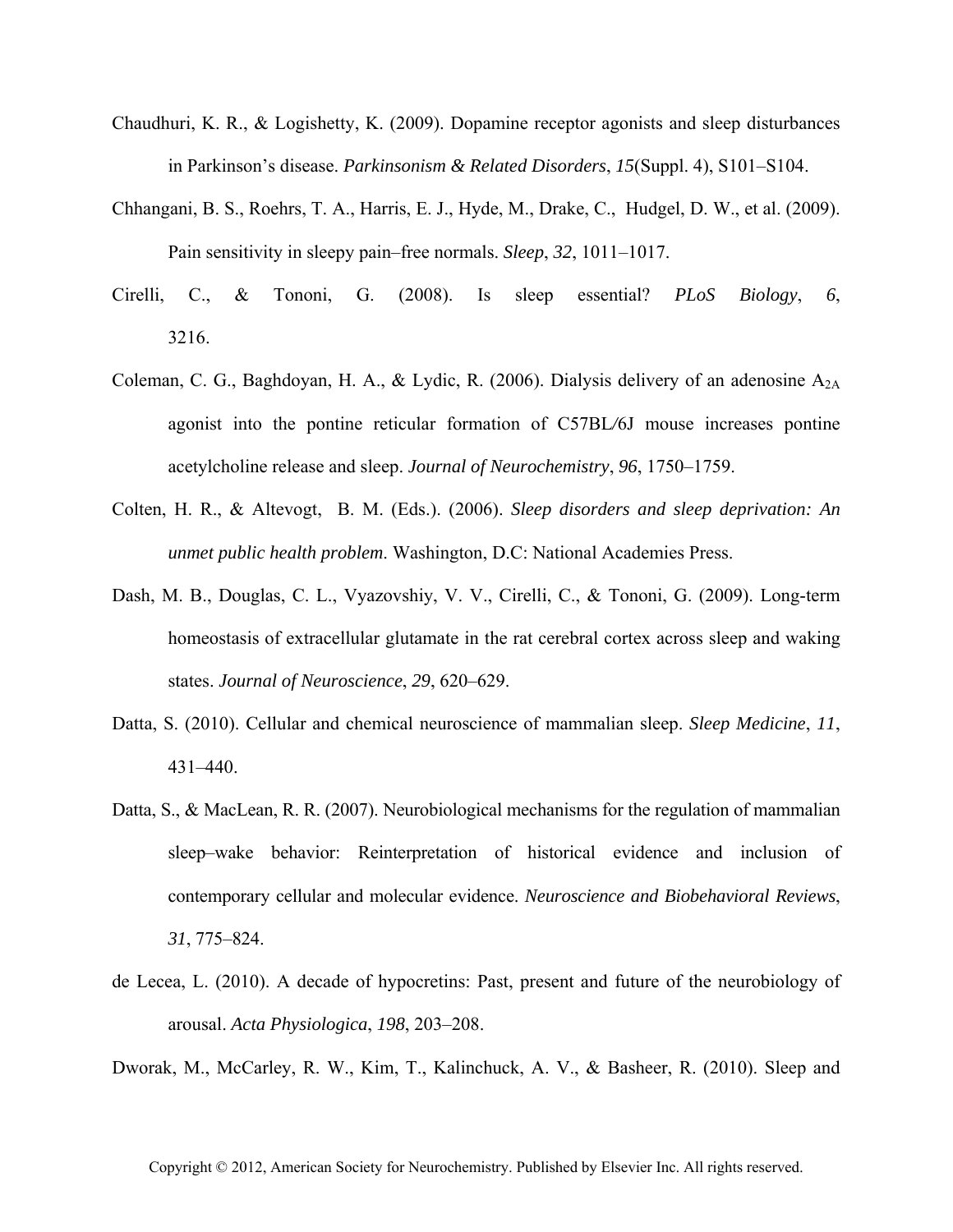brain energy levels: ATP changes during sleep. *Journal of Neuroscience*, *30*, 9007–9016.

- Eisenach, J. C., Rauck, R. L., & Curry, R. (2003). Intrathecal, but not intravenous adenosine reduces allodynia in patients with neuropathic pain. *Pain*, *105*, 65–70.
- Fava, M., McCall, W. V., Krystal, A., Wessell, T., Rubens, R., Caron, J., et al. (2006). Eszopiclone co-administered with fluoxetine in patients with insomnia coexisting with major depressive disorder. *Biological Psychiatry*, *59*, 1052–1060.
- Ferini-Strambi, L., & Manconi, M. (2009). Treatment of restless legs syndrome. *Parkinsonism & Related Disorders*, *15*(Suppl. 4), S65–S70.
- Fink, K. B., & Göthert, M. (2007). 5-HT receptor regulation of neurotransmitter release. *Pharmacological Reviews*, *59*, 360–417.
- Flint, R. R., Chang, T., Lydic, R., & Baghdoyan, H. A. (2010).  $GABA_A$  receptors in the pontine reticular formation of C57BL*/*6J mouse modulate neurochemical, electrographic, and behavioral

phenotypes of wakefulness. *Journal of Neuroscience*, *30*, 12301–12309.

- Friedman, E. B., Sun, Y., Moore, J. T., Hung, H.-T., Meng, Q. C., Perera, P., et al. (2010). A conserved behavioral state barrier impedes transitions between anesthetic-induced unconsciousness and wakefulness: Evidence for neural inertia. *PLoS One*, *5*, e11903.
- Fronczek, R., Baumann, C. R., Lammers, G. J., Bassetti, C. L., & Overeem, S. (2009). Hypocretin*/*orexin disturbances in neurological disorders. *Sleep Medicine Reviews*, *13*, 9– 22.
- Halassa, M. M., Fellin, T., & Haydon, P. G. (2009a). Tripartite synapses: Roles for astrocytic purines in the control of synaptic physiology and behavior. *Neuropharmacology*, *57*, 343–346.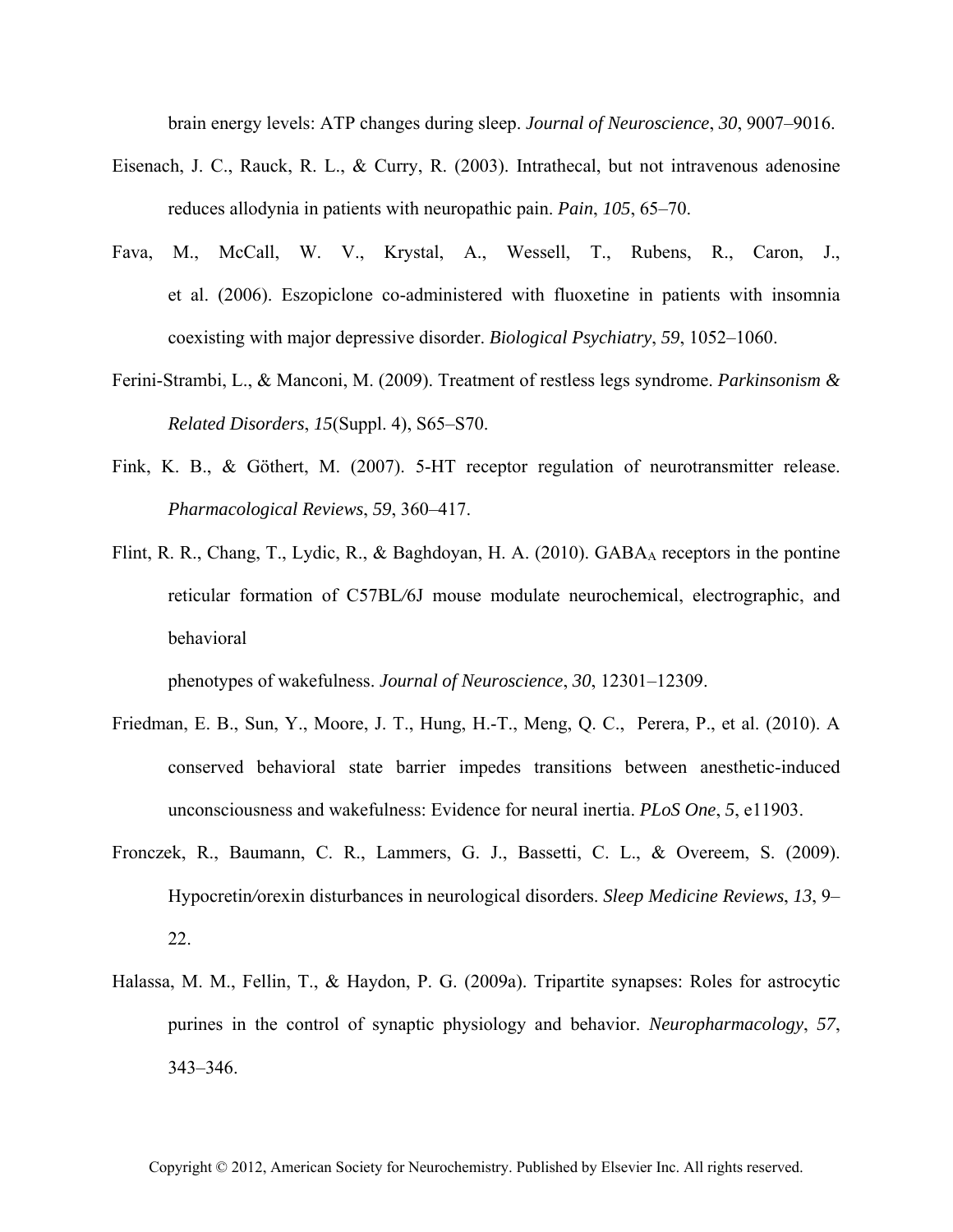- Halassa, M. M., Florian, C., Fellin, T., Munoz, J. R., Lee, S. -Y., Abel, T., et al. (2009b). Astrocytic modulation of sleep homeostasis and cognitive consequences of sleep loss. *Neuron*, *61*, 213–219.
- Hambrecht-Wiedbusch, V. S., Gauthier, E. A., Baghdoyan, H. A., & Lydic, R. (2010). Benzodiazepine receptor agonists cause drug-specific and state-specific alterations in EEG power and acetylcholine release in rat pontine reticular formation. *Sleep*, *33*, 909– 918.
- Harris, R. E., Sundgren, P. C., Craig, A. D., Kirshenbaum, E., Sen, A., Napadow, V., et al. (2009). Elevated insular glutamate in fibromyalgia is associated with experimental pain. *Arthritis and Rheumatism*, *60*, 3146–3152.
- Hass, H. L., Sergeeva, O. A., & Selbach, O. (2008). Histamine in the nervous system. *Physiological Reviews*, *88*, 1183–1241.
- Hassani, O. K., Lee, M. G., Henny, P., & Jones, B. E. (2009). Discharge profiles of identified GABAergic in comparison to cholinergic and putative glutamatergic basal forebrain neurons across the sleep–wake cycle. *Journal of Neuroscience*, *29*, 11828–11840.
- Henny, P., & Jones, B. E. (2006). Innervation of orexin*/*hypocretin neurons by GABAergic, glutamatergic, or cholinergic basal forebrain terminals evidenced by immunostaining for presynaptic vesicular transporter and postsynaptic scaffolding proteins. *Journal of Comparative Neurology*, *499*, 645–661.
- Henny, P., & Jones, B. E. (2008). Projections from basal forebrain to prefrontal cortex comprise cholinergic, GABAergic and glutamateric inputs to pyramidal cells or interneurons. *The European Journal of Neuroscience*, *27*, 654–670.

Herring, W. J., Budd, K. S., Hutzelmann, J., Snyder, E., Snavely, D., & Liu, K., et al. (2010).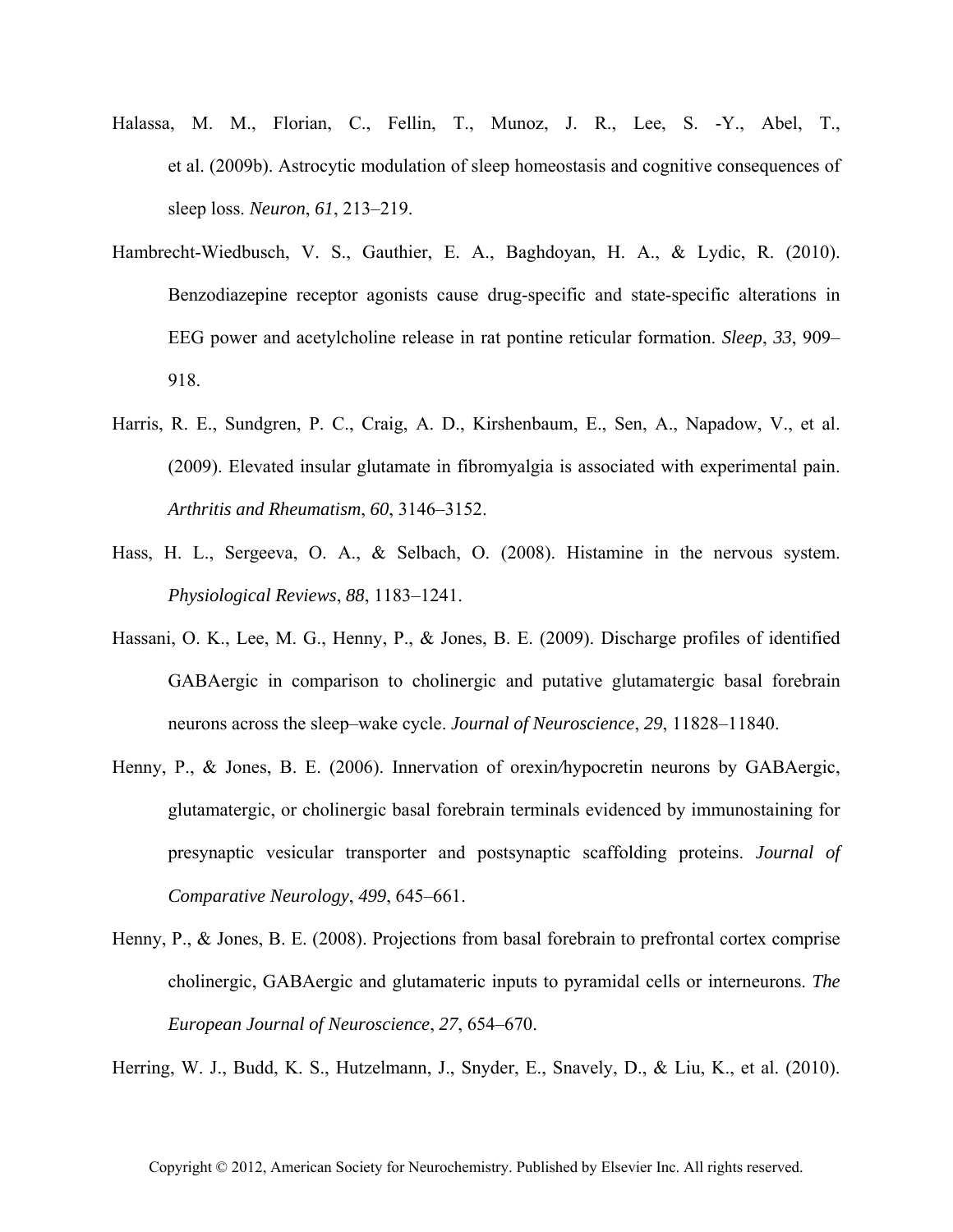Efficacy and tolerability of the dual orexin receptor antagonist MK-4305 in patients with primary insomnia: randomized, controlled, adaptive crossover polysomnography study. *Sleep*, *33* (Abstr Suppl), A199.

Hobson, J. A. (1999). *Consciousness*. New York: Scientific American Library.

- Hobson, J. A., & Steriade, M. (1986). The neuronal basis of behavioral state control. In F. E. (1986). Bloom (Ed.), *Handbook of physiology—the nervous system* (Vol. 4, pp. 297– 338). Bethesda, MD: American Physiological Society.
- Hong, Z. -Y., Huang, Z. -L., Qu, W. -M., Eguchi, N., Urade, Y., & Hayaishi, O. (2005). An adenosine  $A_{2A}$  receptor agonist induces sleep by increasing GABA release in the tuberomammillary nucleus to inhibit histaminergic systems in rats. *Journal of Neurochemistry*, *92*, 1542–1549.
- Huang, Z. -L., Urade, Y., & Hayaishi, O. (2007). Prostaglandins and adenosine in the regulation of sleep and wakefulness. *Current Opinion in Pharmacology*, *7*, 33–38.
- Jasper, H. H., & Tessier, J. (1971). Acetylcholine liberation from cerebral cortex during paradoxical (REM) sleep. *Science*, *172*, 601–602.
- John, J., Ramanathan, L., & Siegel, J. M. (2008). Rapid changes in glutamate levels in the posterior hypothalamus across sleep–wake states in freely behaving rats. American Journal of Physiology. Regulatory. *Integrative and Comparative Physiology*, *295*, R2041–R2049.
- Jones, B. E. (2005). From waking to sleeping: Neuronal and chemical substrates. *Trends in Pharmacological Sciences*, *26*, 578–586.
- Jouvet, M. (1969). Biogenic amines and the states of sleep. *Science*, *163*, 32–41.
- Jouvet, M. (1999). Sleep and serotonin: An unfinished story. *Neuropsychopharmacology: Official Publication of the American College of Neuropsychopharmacology*, *21*, 24S–27S.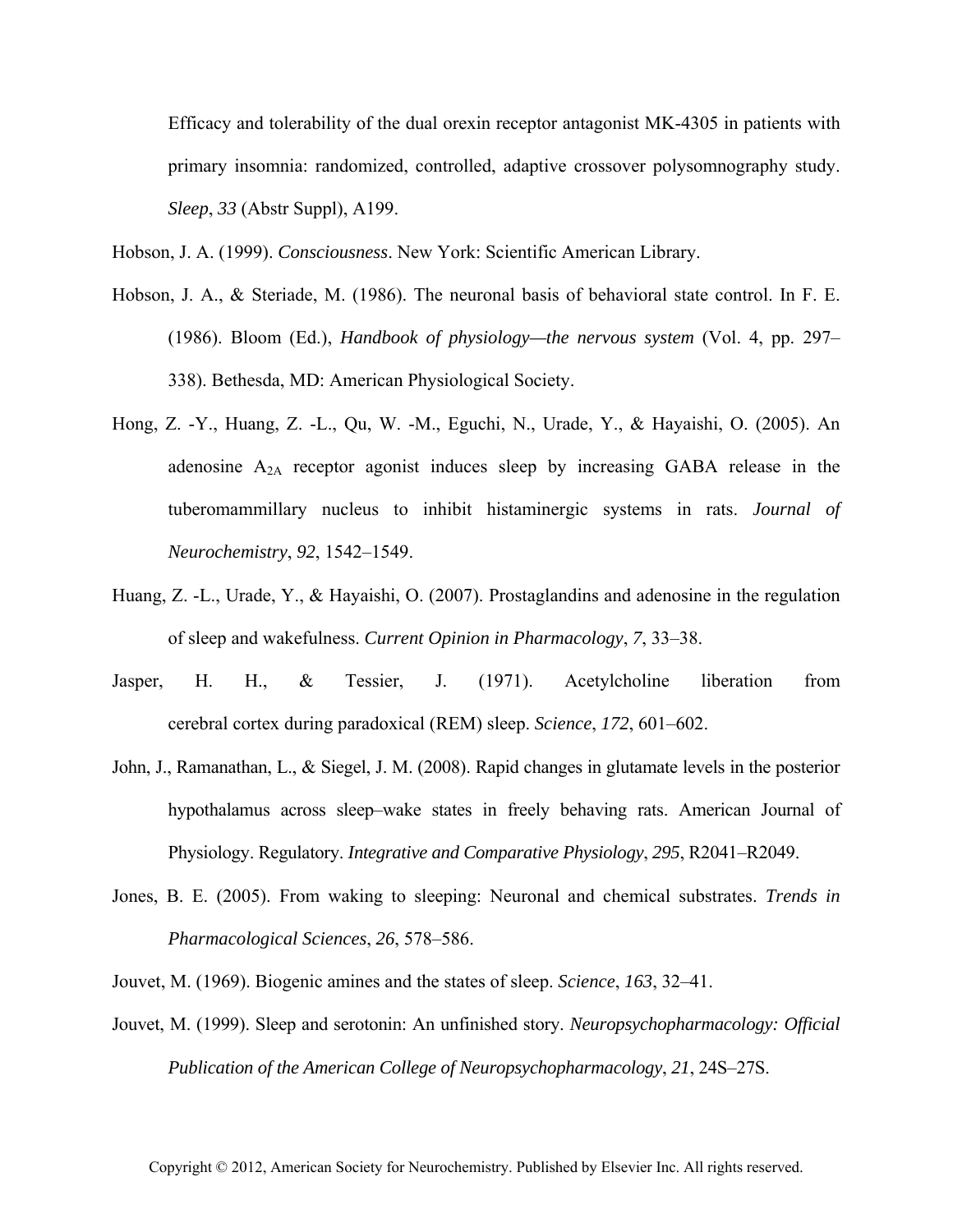- Kaneko, T., Itoh, K., Shigemoto, R., & Mizuno, N. (1989). Glutaminase-like immunoreactivity in the lower brainstem and cerebellum of the adult rat. *Neuroscience*, *32*, 79–98.
- Kelz, M. B., Sun, Y., Chen, J., Cheng Meng, Q., Moore, J. T., Veasey, S. C., et al. (2008). An essential role for orexins in emergence from general anesthesia. *Proceedings of the National Academy of Sciences of the United States of America*, 1309– 1314.
- Kilduff, T. S., & Peyron, C. (2000). The hypocretin*/*orexin ligand-receptor system: Implications for sleep and sleep disorders. *Trends in Neurosciences*, *23*, 359–365.
- Kiyashchenko, L. I., Mileykovskiy, B. Y., Maidment, N., Lam, H. A., Wu, M. F., John, J., et al. (2002). Release of hypocretin (orexin) during waking and sleep states. *Journal of Neuroscience*, *22*, 5282–5286.
- Kryger, M. H., Roth, T., & Dement, W. C. (Eds.), (2011). *Principles and practice of sleep medicine* (5th ed.). St. Louis: Elsevier.
- Krystal, A. D., Durrence, H. H., Scharf, M., Jochelson, P., Rogowski, R., Ludington, E., et al. (2010). Efficacy and safety of doxepin 1 mg and 3 mg in a 12-week sleep laboratory and outpatient trial of elderly subjects with chronic primary insomnia. *Sleep*, *33*, 1553–1561.
- Landolt, H.-P. (2008). Sleep homeostasis: A role for adenosine in humans? *Biochemical Pharmacology*, *75*, 2070–2079.
- Landolt, H.-P., & Wehrle, R. (2009). Antagonism of serotonergic 5-HT<sub>2A/2C</sub> receptors: Mutual improvement of sleep, cognition and mood?. *The European Journal of Neuroscience*, *29*, 1795–1809.
- Lavigne, G., Sessle, B. J., Choinière, M., & Soja, P. J. (Eds.), (2007). *Sleep and pain*. Seattle: IASP.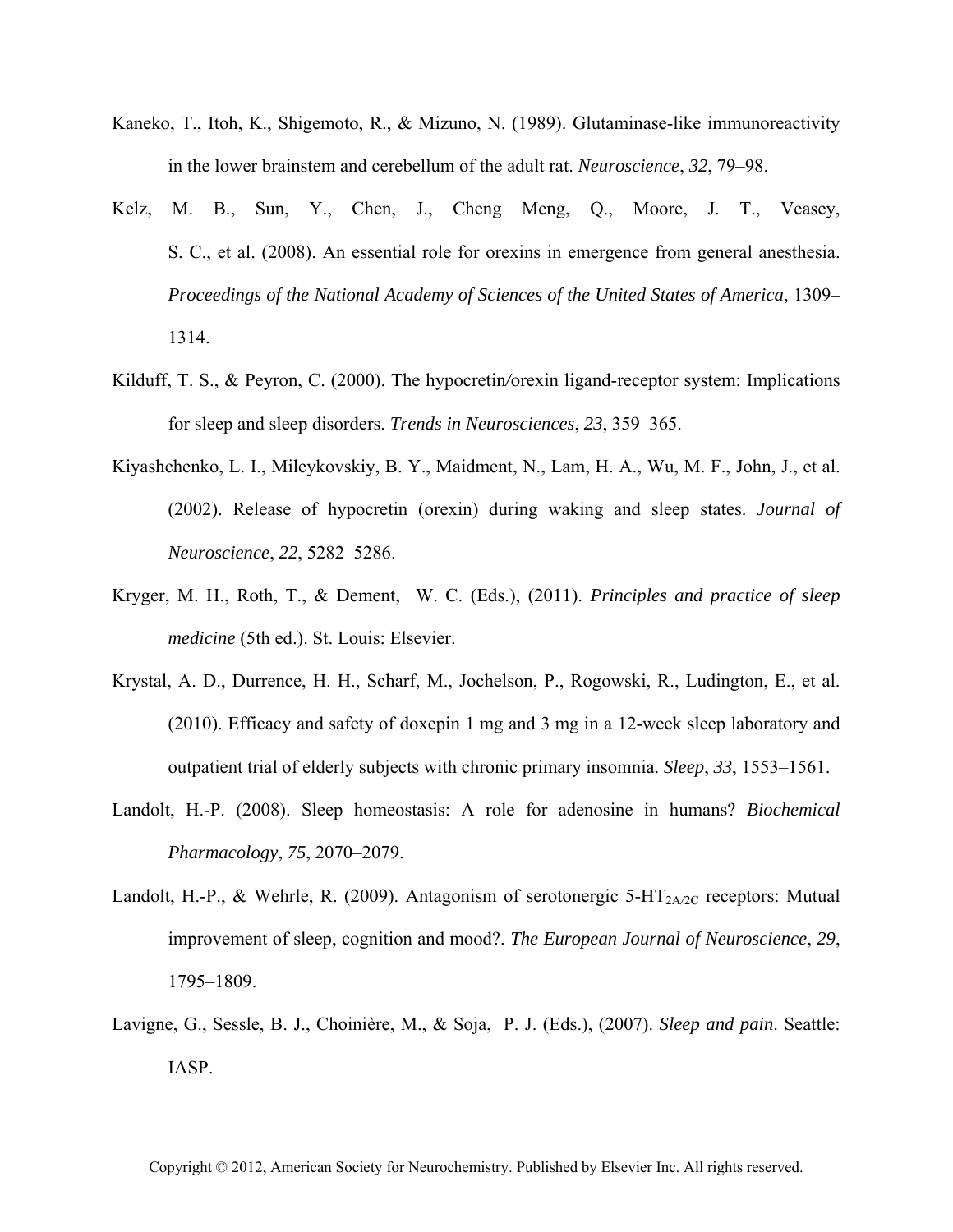- Lee, M. G., Hassani, O. K., & Jones, B. E. (2005). Discharge of identified orexin*/*hypocretin neurons across the sleep–waking cycle. *Journal of Neuroscience*, *25*, 6716–6720.
- Lenfant, C. (2003). 2003 National sleep disorders research plan. In http:*//*www.nhlbi.nih.gov*/*health*/*prof*/*sleep*/*res\_plan*/*preface.html: National Institutes of Health.
- Li, Y., Gao, X.-B., Sakurai, T., & van den Pol, A. N. (2002). Hypocretin*/*orexin excites hypocretin neurons via a local glutamate neuron—a potential mechanism for orchestrating the hypothalamic arousal system. *Neuron*, *36*, 1169–1181.
- Liang, C. L., & Marks, G. A. (2009). A novel GABAergic afferent input to the pontine reticular formation: The mesopontine GABAergic column. *Brain Research*, *1297*, 32–40.
- Liu, Z.-W., & Gao, X.-B. (2007). Adenosine inhibits activity of hypocretin*/*orexin neurons by the A1 receptor in the lateral hypothalamus: A possible sleep-promoting effect. *Journal of Neurophysiology*, *97*, 837–848.
- López-Rodríguez, F., Kohlmeier, K., Morales, F. R., & Chase, M. H. (1994). State dependency of the effects of microinjection of cholinergic drugs into the nucleus pontis oralis. *Brain Research*, *649*, 271–281.
- Lydic, R., & Baghdoyan, H. A. (2002). Ketamine and MK-801 decrease acetylcholine release in the pontine reticular formation, slow breathing, and disrupt sleep. *Sleep*, *25*, 615–620.
- Lydic, R., & Baghdoyan, H. A. (2005). Sleep, anesthesiology, and the neurobiology of arousal state control. *Anesthesiology*, *103*, 1268–1295.
- Lydic, R., & Baghdoyan, H. A. (2007). Neurochemical mechanisms mediating opioid-induced REM sleep disruption. In G. Lavigne, B. J. Sessle, M. Choinière & P. J. Soja (Eds.), *Sleep pain pain*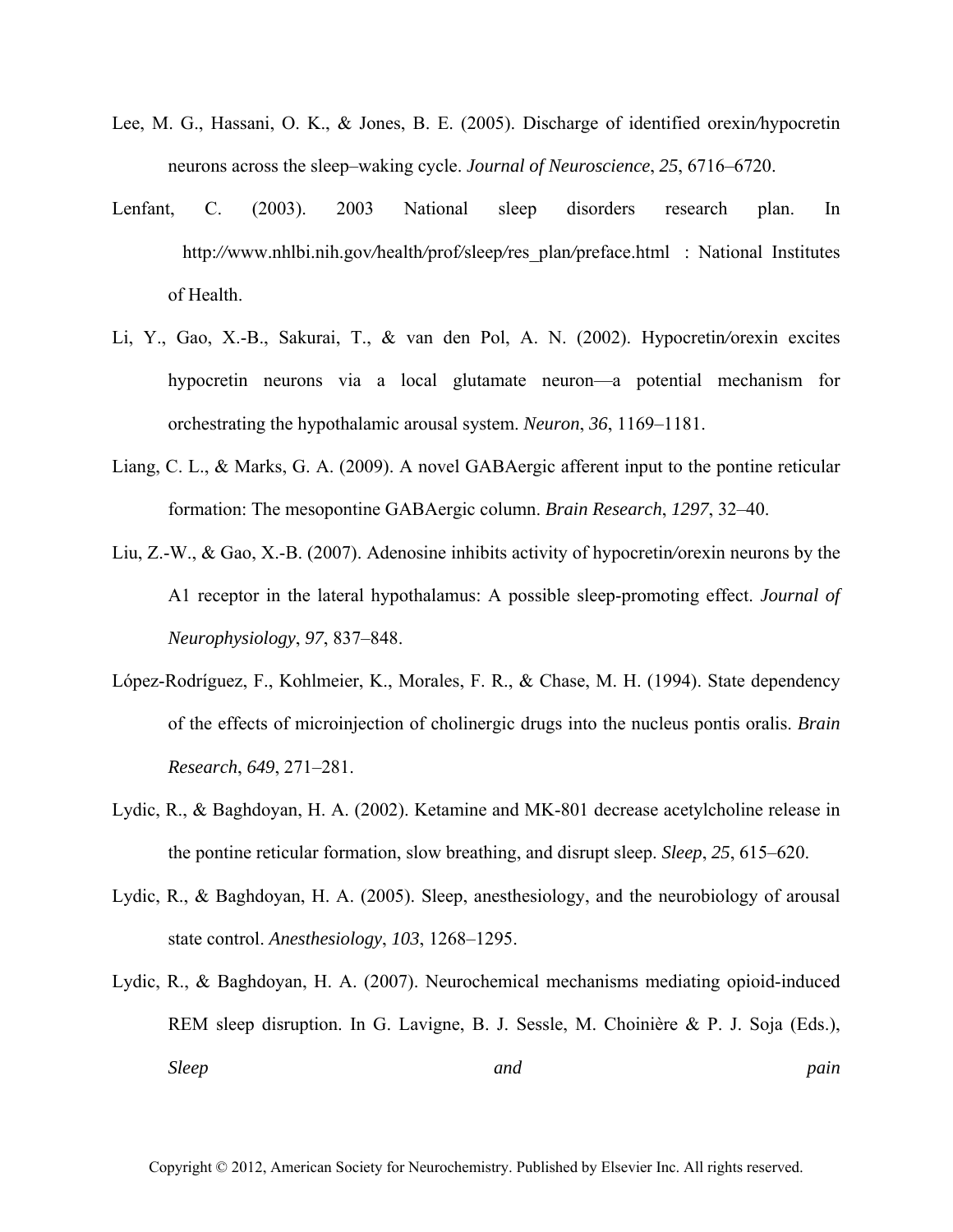(pp. 99–122). Seattle: IASP.

- Lydic, R., & Baghdoyan, H. A. (2008). Acetylcholine modulates sleep and wakefulness: A synaptic perspective. In J. M. Monti, S. R. Pandi-Perumal & C. M. Sinton (Eds.), *Neurochemistry of sleep and wakefulness* (pp. 109–143). New York: Cambridge University Press.
- Mamelak, M. (2009). Narcolepsy and depression and the neurobiology of gammahydroxybutyrate. *Progress in Neurobiology*, *89*, 193–219.
- Manfridi, A., Brambilla, D., & Mancia, M. (1999). Stimulation of NMDA and AMPA receptors in the rat nucleus basalis of Meynert affects sleep. *American Journal of Physiology. Regulatory, Integrative and Comparative Physiology*, *277*, R1488–R1492.
- Marks, G. A., Shaffery, J. P., Speciale, S. G., & Birabil, C. G. (2003). Enhancement of rapid eye movement sleep in the rat by actions at A1 and A2a adenosine receptor subtypes with a differential sensitivity to atropine. *Neuroscience*, *116*, 913–920.
- McKenna, J. T., Tartar, J. L., Ward, C. P., Thakkar, M. M., Cordeira, J. W., McCarley, R. W., et al. (2007). Sleep fragmentation elevates behavioral, electrographic and neurochemical measures of sleepiness. *Neuroscience*, *146*, 1462– 1473.
- Mileykovskiy, B. Y., Kiyashchenko, L. I., & Siegel, J. M. (2005). Behavioral correlates of activity in identified hypocretin*/*orexin neurons. *Neuron*, *46*, 787–798.
- Monti, J. M., & Monti, D. (2007). The involvement of dopamine in the modulation of sleep and waking. *Sleep Medicine Reviews*, *11*, 113–133.
- Moore, J. T., & Kelz, M. B. (2009). Opiates, sleep and pain. The adenosinergic link. *Anesthesiology*, *111*, 1175–1176.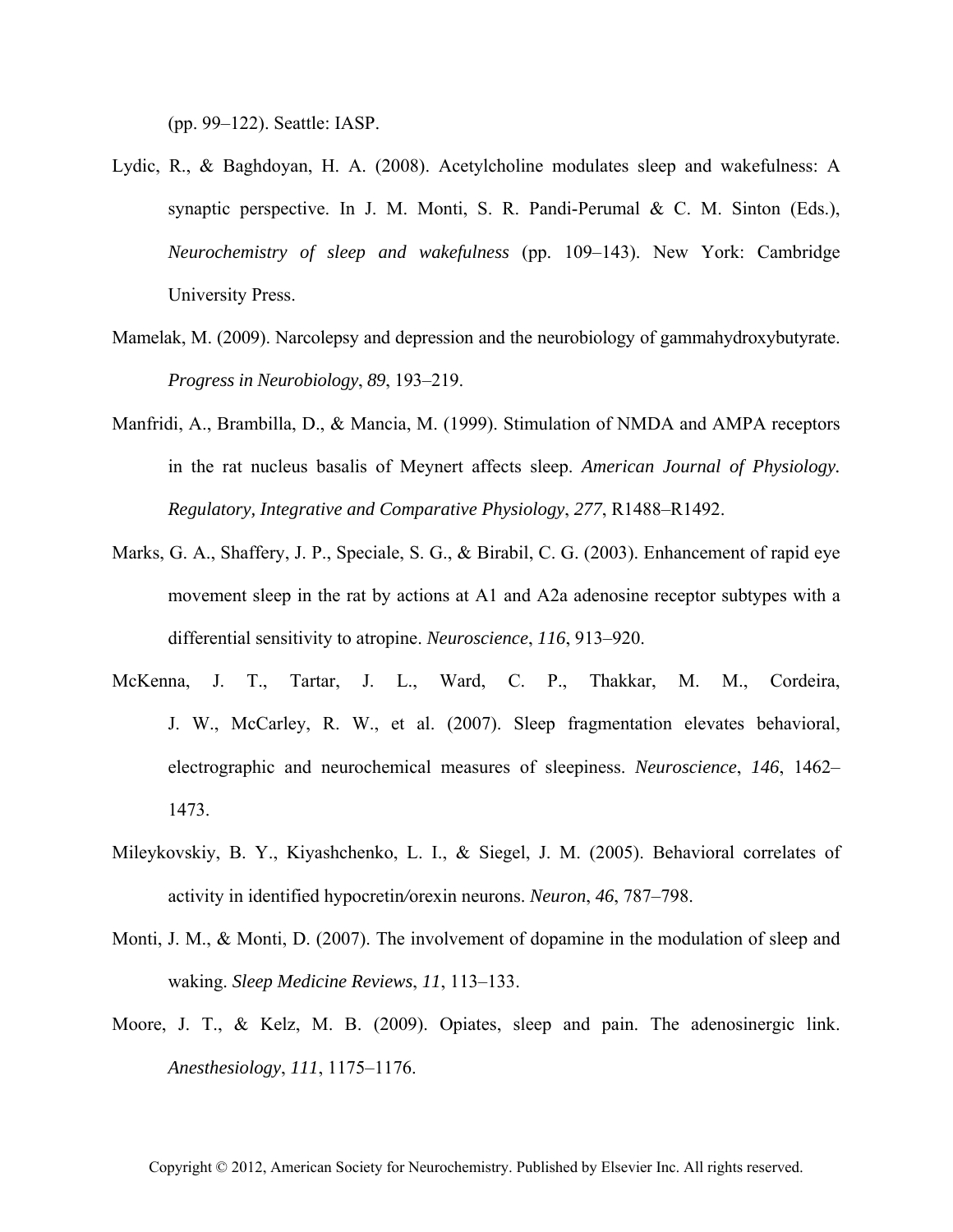- Nelson, A. M., Battersby, A. S., Baghdoyan, H. A., & Lydic, R. (2009). Opioid induced decreases in rat brain adenosine levels are reversed by inhibiting adenosine deaminase. *Anesthesiology*, *111*, 1327–1333.
- NIH Consensus Panel Report, (2005). National Institutes of Health state of the science conference statement: Manifestations and management of chronic insomnia in adults. *Sleep*, *28*, 1049–1057.
- Nishino, S., Okuro, M., Kotorii, N., Anegawa, E., Ishimaru, Y., Matsumura, M., et al. (2010). Hypocretin*/*orexin and narcolepsy: New basic and clinical insights. *Acta Physiologica*, *198*, 209–222.
- Nofzinger, E. A. (2005). Neuroimaging and sleep medicine. *Sleep Medicine Reviews*, *9*, 157– 172.
- Nofzinger, E. A. (2008). Functional neuroimaging of sleep disorders. *Current Pharmaceutical Design*, *14*, 3417–3429.
- Oishi, Y., Huang, Z. -L., Fredholm, B. B., Urade, Y., & Hayaishi, O. (2008). Adenosine in the tuberomammillary nucleus inhibits the histaminergic system via  $A_1$  receptors and promotes non-rapid eye movement sleep. *Proceedings of the National Academy of Sciences of the United States of America*, *105*, 19992–19997.
- Pace-Schott, E. F., & Hobson, J. A. (2002). The neurobiology of sleep: Genetics, cellular physiology, and subcortical networks. *Nature Reviews Neuroscience*, *3*, 591–605.
- Parmentier, R., Anaclet, C., Guhennec, C., Brousseau, E., Bricout, D., Giboulot, T., et al. (2007). The brain  $H_3$ -receptor as a novel therapeutic target for vigilance and sleep–wake disorders. *Biochemical Pharmacology*, *73*, 1157–1171.

Porkka-Heiskanen, T., Strecker, R. E., & McCarley, R. W. (2000). Brain site-specificity of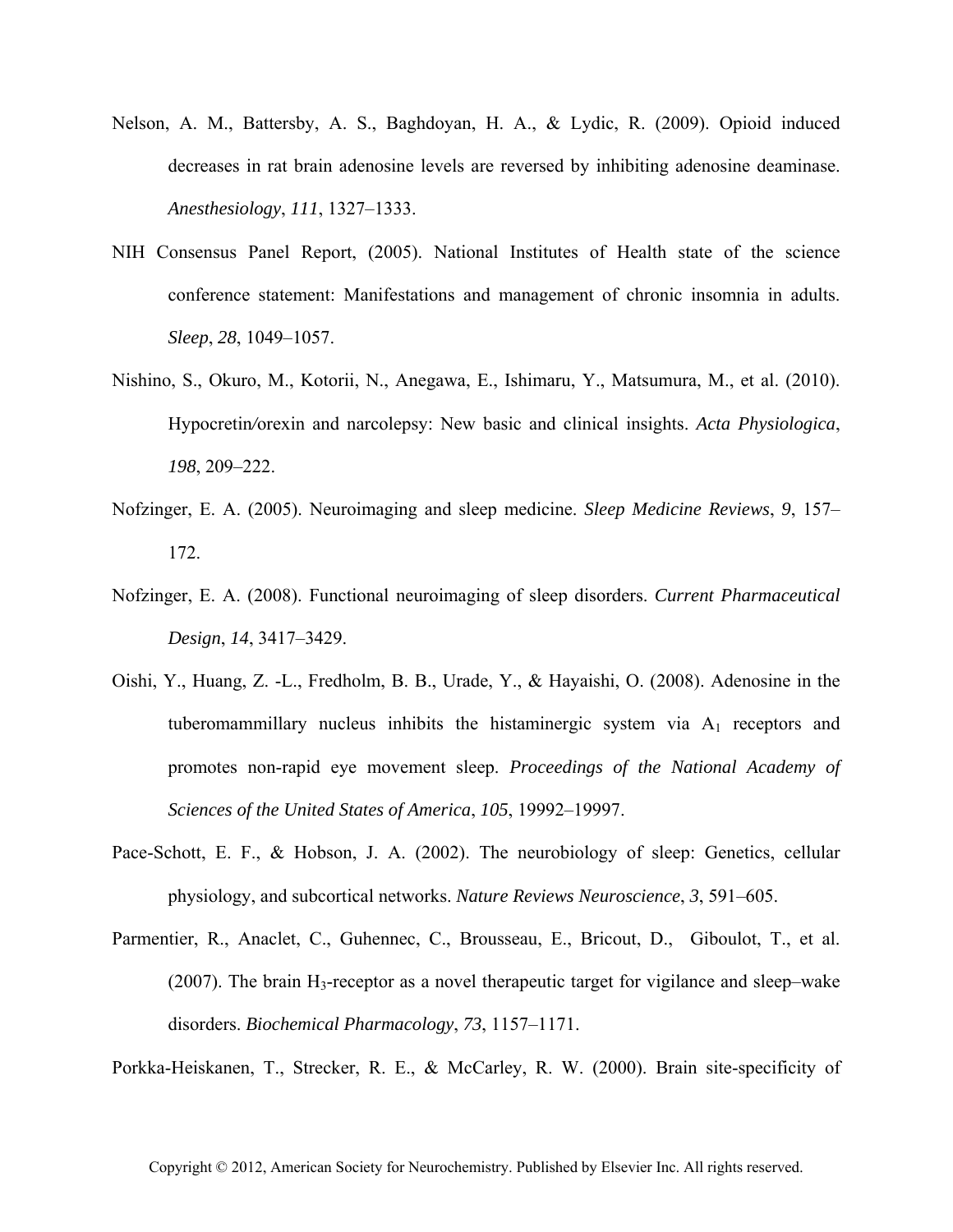extracellular adenosine concentration changes during sleep deprivation and spontaneous sleep: An *in vivo* microdialysis study. *Neuroscience*, *99*, 507–517.

- Robinson, D. L., Hermans, A., Seipel, A. T., & Wightman, R. M. (2008). Monitoring rapid chemical communication in the brain. *Chemical Reviews*, *108*, 2554–2584.
- Rodrigo-Angulo, M. L., Heredero, S., Rodríguez-Veiga, E., & Reinoso-Suárez, F. (2008). GABAergic and non-GABAergic thalamic, hypothalamic and basal forebrain projections to the ventral oral pontine reticular formation: Their implication in REM sleep modulation. *Brain Research*, *1210*, 116–125.
- Roth, T., Lines, C., Vandormael, K., Ceesay, P., Anderson, D., & Snavely, D. (2010). Effect of gaboxadol on patient-reported measures of sleep and waking function in patients with primary insomnia: Results from two randomized, controlled, 3-month studies. *Journal of Clinical Sleep Medicine*, *6*, 30–40.
- Roth, T., Rogowski, R., Hull, S., Schwartz, H., Koshorek, G., Corser, B., et al. (2007). Efficacy and safety of doxepin 1 mg, 3 mg, and 6 mg in adults with primary insomnia. *Sleep*, *30*, 1555–1561.
- Sakurai, T. (2007). The neural circuit of orexin (hypocretin): Maintaining sleep and wakefulness. *Nature Reviews Neuroscience*, *8*, 171–181.
- Sakurai, T., Mieda, M., & Tsujino, N. (2010). The orexin system: Roles in sleep*/*wake regulation. *Annals of the New York Academy of Sciences*, *1200*, 149–161.
- Sander, K., Kottke, T., & Stark, H. (2008). Histamine  $H_3$  receptor antagonists go to clinics. *Biological & Pharmaceutical Bulletin*, *31*, 2163–2181.
- Saul, S. (2006). Record sales of sleeping pills are causing worries. *New York Times*
- Scharf, M. T., Naidoo, N., Zimmerman, J. E., & Pack, A. I. (2008). The energy hypothesis of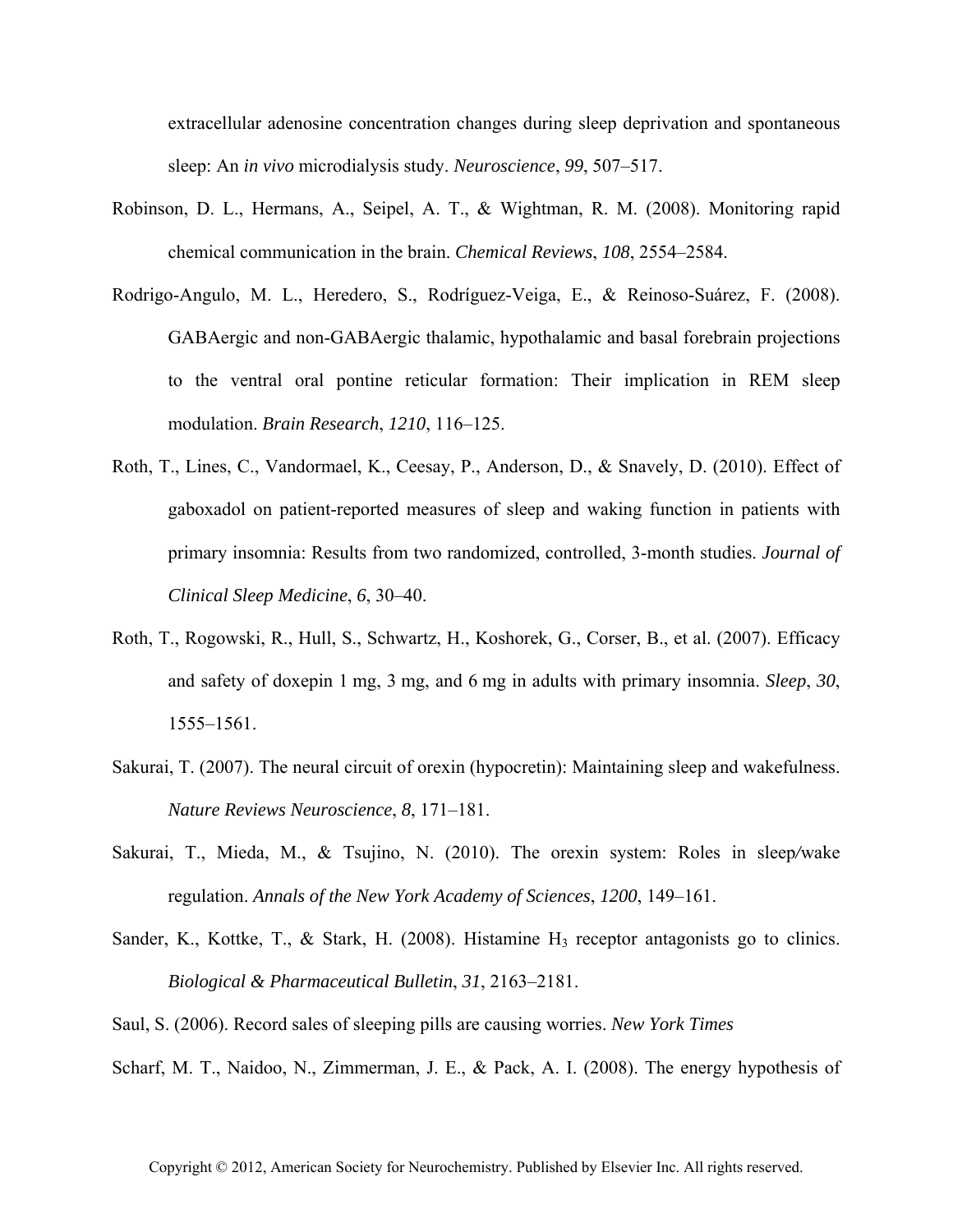sleep revisited. *Progress in Neurobiology*, *86*, 264–280.

- Sebastião, A. M., & Ribeiro, J. A. (2009). Adenosine receptors and the central nervous system. In C. N. Wilson & S. J. Mustafa (Eds.), *Adenosine receptors in health and disease* (pp. 471–534). Berlin: Springer.
- Siegel, J. M. (2009). Sleep viewed as a state of adaptive inactivity. *Nature Reviews Neuroscience*, *10*, 747–753.
- Stenberg, D. (2007). Neuroanatomy and neurochemistry of sleep. *Cellular and Molecular Life Sciences*, *64*, 1187–1204.
- Stepanski, E. J. (2002). The effect of sleep fragmentation on daytime function. *Sleep*, *25*, 268– 276.
- Steriade, M., & McCarley, R. W. (2005). *Brain control of wakefulness and sleep* (2nd ed.). New York: Plenum.
- Szymusiak, R., Gvilia, I., & McGinty, D. (2007). Hypothalamic control of sleep. *Sleep Medicine*, *8*, 291–301.
- Takahashi, K., Lin, J. -S., & Sakai, K. (2006). Neuronal activity of histaminergic tuberomammillary neurons during wake–sleep states in the mouse. *Journal of Neuroscience*, *26*, 10292–10298.
- Tanase, D., Baghdoyan, H. A., & Lydic, R. (2004). Dialysis delivery of an adenosine  $A_1$  receptor agonist to the pontine reticular formation decreases acetylcholine release and increases anesthesia recovery time. *Anesthesiology*, *98*, 912–920.
- Thakkar, M. M., Winston, S., & McCarley, R. W. (2002). Orexin neurons of the hypothalamus express adenosine A1 receptors. *Brain Research*, *944*, 190–194.

Thakkar, M. M., Engemann, S. C., Walsh, K. M., & Sahota, P. K. (2008). Adenosine and the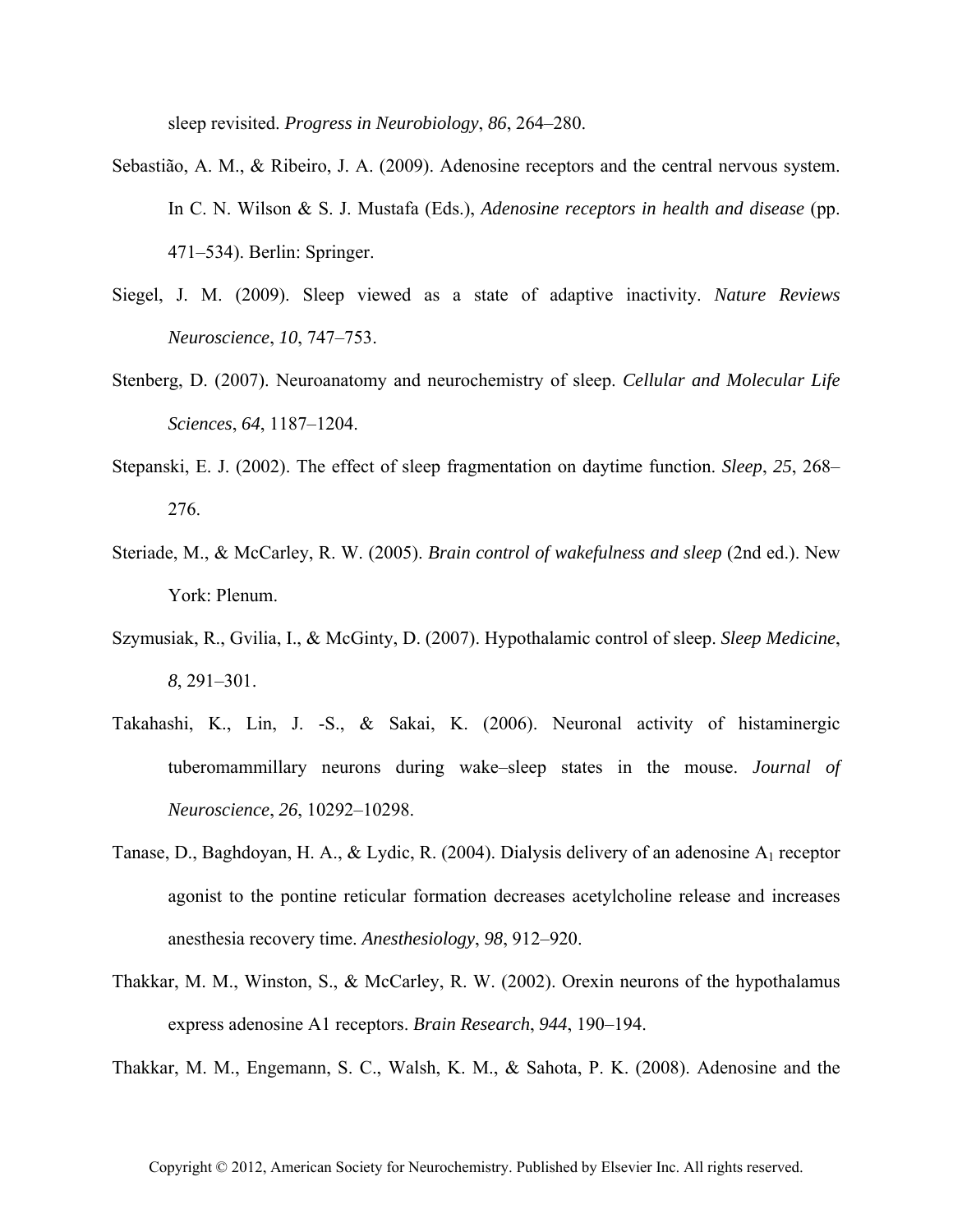homeostatic control of sleep: Effects of A1 receptor blockade in the perifornical lateral hypothalamus on sleep–wakefulness. *Neuroscience*, *153*, 875–880.

- Torrealba, F., Yanagisawa, M., & Saper, C. B. (2003). Colocalization of orexin A and glutamate immunoreactivity in axon terminals in the tuberomammillary nucleus in rats. *Neuroscience*, *119*, 1033–1044.
- Trenkwalder, C., & Paulus, W. (2010). Restless legs syndrome: Pathophysiology, clinical presentation and management. *Nature Reviews Neurology*, *6*, 337–346.
- Tsujino, N., & Sakurai, T. (2009). Orexin*/*hypocretin: A neuropeptide at the interface of sleep, energy homeostasis, and reward system. *Pharmacological Reviews*, *61*, 162–176.
- Ursin, R. (2002). Serotonin and sleep. *Sleep Medicine Reviews*, *6*, 57–69.
- Van Dort, C. J., Baghdoyan, H. A., & Lydic, R. (2009). Adenosine  $A_1$  and  $A_{2A}$  receptors in mouse prefrontal cortex modulate acetylcholine release and behavioral arousal. *Journal of Neuroscience*, *29*, 871–881.
- Vanini, G., Baghdoyan, H. A., & Lydic, R. (2010). Relevance of sleep neurobiology for cognitive neuroscience and anesthesiology. In G. A. Mashour (Ed.), *Consciousness, awareness, and anesthesia* (pp. 1–23). Cambridge University Press.
- Vanini, G., Watson, C. J., Lydic, R., & Baghdoyan, H. A. (2008). GABAergic neurotransmission in the pontine reticular formation modulates hypnosis, immobility, and breathing during isoflurane anesthesia. *Anesthesiology*, *109*, 978–988.
- Vanini, G., Baracy, C. R., Lydic, R., Baghdoyan, H.A. (2010b). GABA levels in cat basal forebrain and cortex are greater during non-rapid eye movement (NREM) sleep than during REM sleep and wakefulness. Society for Neuroscience Meeting Planner Online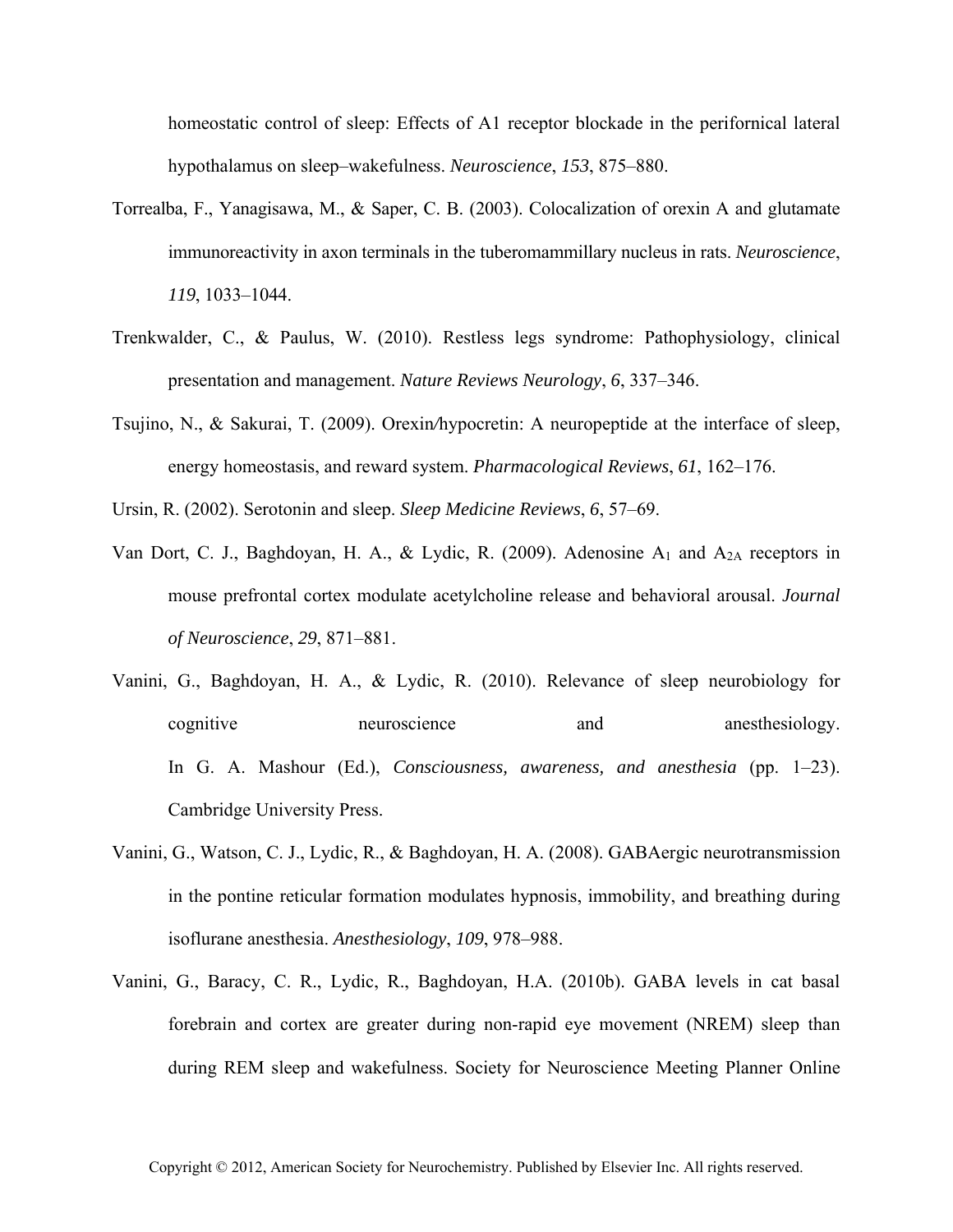Program No.:798.1.

- Vanini, G., Torterolo, P., Baghdoyan, H. A., & Lydic, R. (2011). The shared circuits of sleep and anesthesia. In G. A. Mashour & R. Lydic (Eds.), *The Neuroscientific Foundations of Anesthesiology* (pp. 33–44). New York: Oxford University Press.
- Vanini, G., Wathen, B. L., Lydic, R., & Baghdoyan, H. A. (2011). Endogenous GABA levels in the pontine reticular formation are greater during wakefulness than during rapid eye movement sleep. *Journal of Neuroscience*, *31*, 2649–2656.
- Wang, H. -L., & Morales, M. (2009). Pedunculopontine and laterodorsal tegmental nuclei contain distinct populations of cholinergic, glutamatergic and GABAergic neurons in the rat. *The European Journal of Neuroscience*, *29*, 340–358.
- Watson, C. J., Venton, B. J., & Kennedy, R. T. (2006). *In vivo* measurements of neurotransmitters using microdialysis sampling. *Analytical Chemistry*, *78*, 1391–1399.
- Watson, C. J., Baghdoyan, H. A., & Lydic, R. (2010). Neuropharmacology of sleep and wakefulness. *Sleep Medicine Clinical*, *5*, 513–528.
- Wigren, H.-K., Schepens, M., Matto, V., Stenberg, D., & Porkka-Heiskanen, T. (2007). Glutamatergic stimulation of the basal forebrain elevates extracellular adenosine and increases the the set of the set of the set of the set of the set of the set of the set of the set of the set of the set of the set of the set of the set of the set of the set of the set of the set of the set of the set of

subsequent sleep. *Neuroscience*, *147*, 811–823.

- Xi, M. C., & Chase, M. H. (2010). The injection of hypocretin-1 into the nucleus pontis oralis induces either active sleep or wakefulness depending on the behavioral state of the animal when it is administered. *Sleep*, *33*, 1236–1243.
- Zhang, Y., Conklin, D. R., Li, X., & Eisenach, J. C. (2005). Intrathecal morphine reduces allodynia after peripheral nerve injury in rats via activation of a spinal A1 adenosine